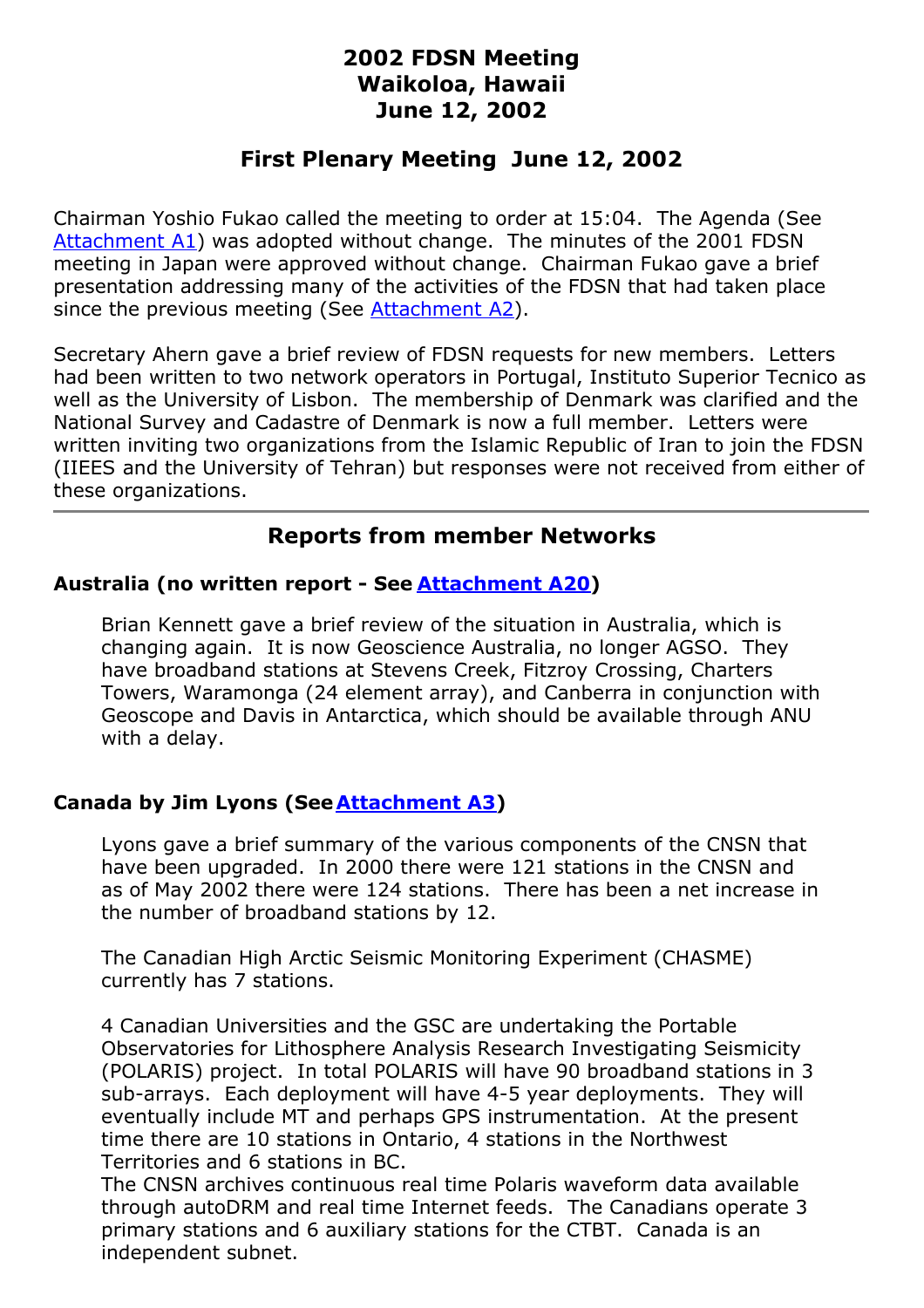# **China by Chen Yun-Tai (See Attachment A4)**

The CDSN has 11 stations but the digitizer at LZH has failed so only 10 stations are truly operating.

The Chinese National Digital Seismic Network has 47 stations including the 10 in the CDSN. These data are being managed at the Institute of Geophysics in Beijing.

In 2001, 148 scientific papers using China National Seismic Network data were published in China. A summary of how much data was sent to scientists and how data are used to generate the bulletins was presented.

The activity of China in the CTBT was summarized. Data from China still has some restrictions but they are working on opening up access. It will take time.

## **Czech Republic by Jan Zednik (See [Attachment](/FDSNmeetings/2002/A5-CZ.htm) A5)**

Jan Zednik updated the status of the 10 broadband stations in the Czech Republic. There are now 2 years of continuous data from the Praha station and many of their stations are available in real time. Two data centers service the data needs of the networks, one in Praha and one in Brno.

## **GEOFON by Joachim Saul (See [Attachment](/FDSNmeetings/2002/A6-GEOFON.htm) A6)**

There are currently 48 stations in the GEOFON Network. They have added 2 stations in 2001, one in Libya and one station (HLG) Helgoland in Germany.

Joachim Saul reviewed the SEEDlink protocol in some detail. It is widely used in Europe and seems quite robust.

GEOFON raised two issues 1) attribution for networks and 2) the use of data by international centers and the effect it has on local observatories. These two issues were referred to Working Group II.

## **MEDNET by Salvatore Mazza (See [Attachment](/FDSNmeetings/2002/A21-MedNet.htm) A21)**

MEDNET is trying to consolidate the network that they have now. They are moving the Monaco station to Rabat, the Belgrade station is moving to a new site about 70 km away. Many of the N. African stations are not operating at the present time. All of the MEDNET stations are Quanterra stations.

Mazza reported that NetDC is functioning but there are problems with firewalls and the data merging efforts. They are using the IRIS PDCC system as the way to maintain their station database.

They are implementing SEEDlink for real time data. Butler asked what chances there are to reopen N. African stations. Mazza indicated that politics and logistics make it very difficult and therefore unlikely.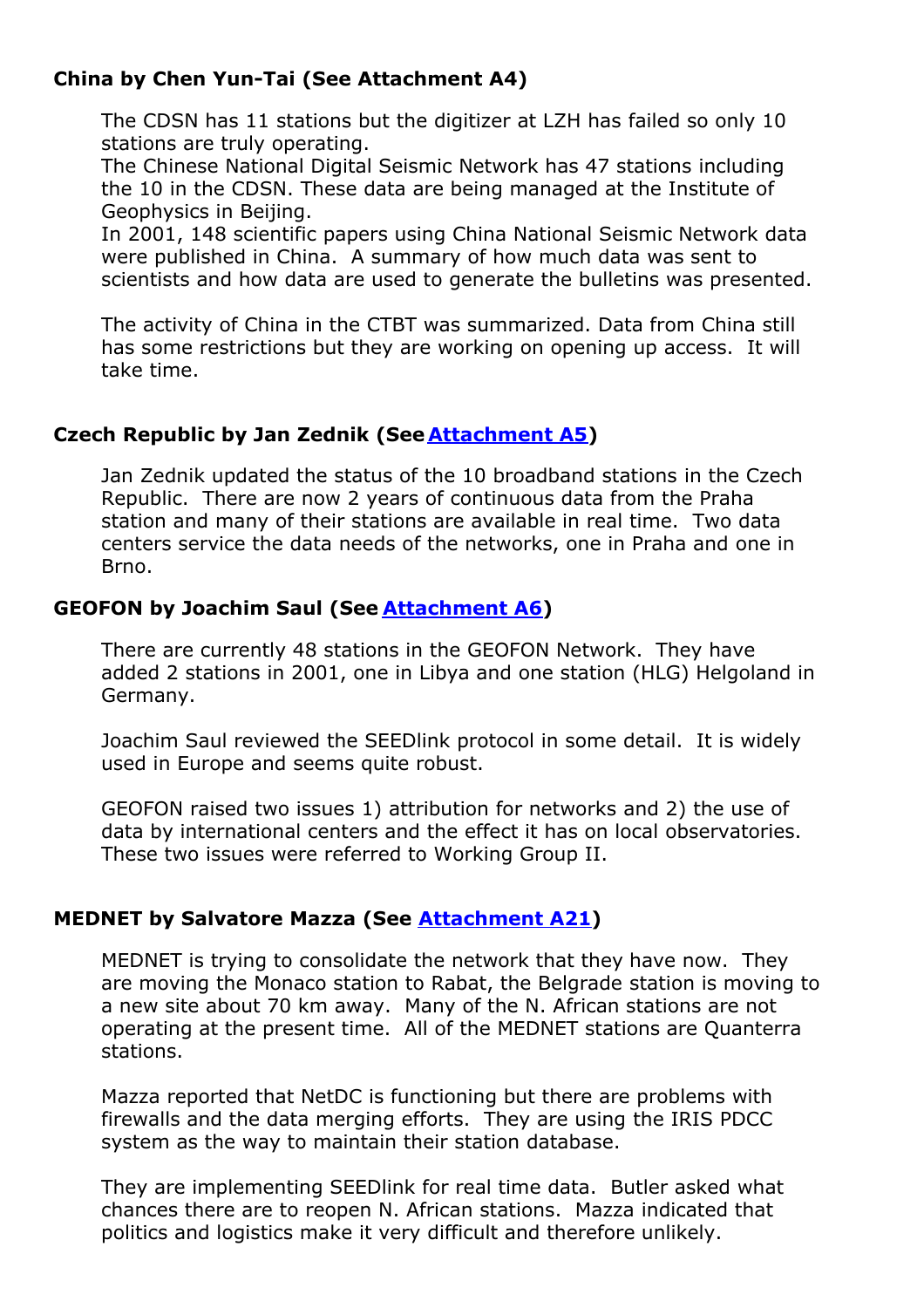## **Pacific 21 Report by Seiji Tsuboi (See [Attachment](/FDSNmeetings/2002/A7a-Pacific21.htm) A7)**

The broadband seismograms from Ocean Hemispheres Project (OHP) network and the Superplume network will be merged and distributed from IFREE data center. Universities and IFREE in general operate OHP stations. The Superplume stations are primarily in the South Pacific and are operated by NIED. IFREE stands for Institute for Frontier Research of Earth Evolution.

Tsuboi described the research programs at IFREE.

The Centre for Data and Sample Analysis is just being setup now. Japan is still supporting Ninja. It is installed at ERI and they now have a new version of Ninja. They will install it at NIED, IFREE and ERI. NINJA will merge data holdings at the three centers.

#### **Portugal by Joao Fonseca - IST (No Written Report)**

Portugal has two new members of the FDSN and IST was present at the meeting. The University of Lisbon was not present. The Institute for Higher Technology (IST) foundation is in Earthquake Engineering. Lisbon has a history of earthquakes in the 6.5 to 7.0 range.

Their involvement in Broadband Seismology began with the Cape Verde Islands IRIS/IDA station. Data are available from Orfeus Centre from 2 additional stations. They have received funding for a broadband network in Portugal. Four stations will be deployed soon and two more will eventually be installed (6 in total). Data distribution is coordinated through ORFEUS. They think there is some possibility to aid in station installation in Angola and Mozambique.

## **Switzerland (not present - See [Attachment](/FDSNmeetings/2002/A8-Swiss.pdf) A8 [pdf] )**

# **Taiwan by Honn Kao (BATS) (See [Attachment](/FDSNmeetings/2002/A9-Taiwan.htm) A9)**

BATS now has 2 STS-1 and 11 STS-2 equipped broadband stations. All stations are equipped with strong motion sensors. They are using frame relay connections where possible and their total archive is 40 gigabytes in size.

They have established a data center in Taiwan using the Ninja technology.

Plans call for 17 comprehensive observatories equipped with GPS, VBB and Strong Motion sensors. There are 19 additional BB sensors run by the Central Weather Bureau (CWB) and 6 broadband stations run by NCU. All of these are combined into the BATS network.

Taiwan has a mobile array of 45 stations, 24 broadband stations and 21 short period stations.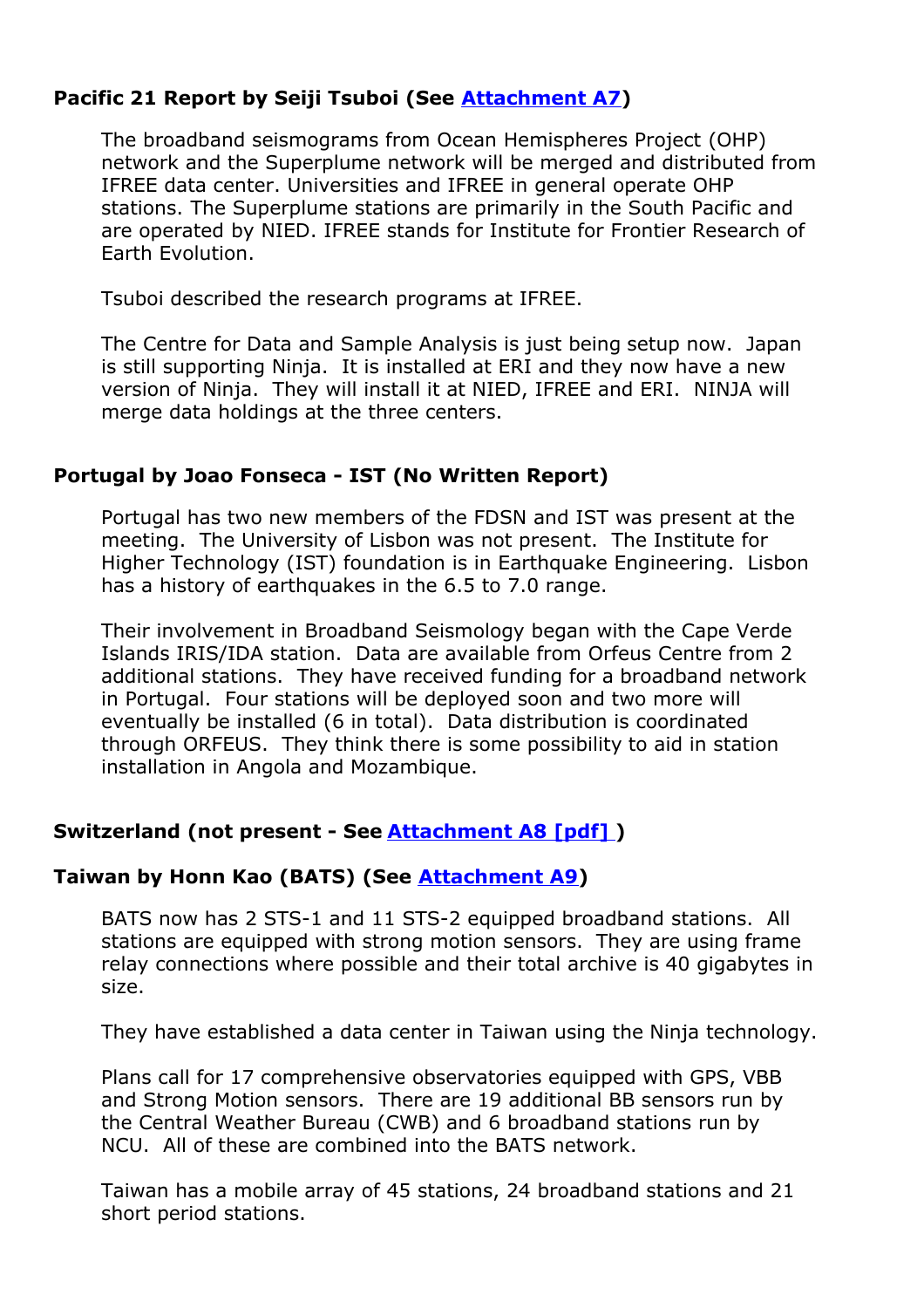## **IRIS GSN by Rhett Butler (See [Attachment](/FDSNmeetings/2002/A10-GSN.pdf) A10 [pdf])**

The GSN now has 125 stations. Since the last FDSN meeting the GSN has opened one station in Marble Bar, Australia and closed one station in the Canary Islands.

IRIS is no longer planning to install stations in Oman or Madagascar but they have added Trindade to the siting list.

Butler showed the data availability that clearly shows improvement from 2000 to 2001.

Butler highlighted the observatory nature of several of the stations. A summary of the telemetry status at several of the stations has given. 27 stations have added continuous telemetry since the Mt. Fuji meeting. There are only 25 stations in the GSN that remain dial-up stations.

Butler mentioned the progress with the Global Communication Infrastructure (GCI) with the CTBTO.

A summary of IRIS efforts at the South Pole were also mentioned with plans for moving the South Pole Station to the "quiet zone" near the South Pole. He also summarized an idea to install a three dimensional seismic network in the ice near the South Pole called CRYSTAL (Cryo-Scientific Three Dimensional Array Lattice)

## **USNSN by Kaye Shedlock ( See [Attachment](/FDSNmeetings/2002/A11-USNSN.htm) A11)**

The USNSN will become part of the ANSS. Shedlock highlighted the cooperative nature of all the permanent broadband stations. ANSS will have 1000 BB regional stations, 120 VBB stations as part of the permanent backbone and 6000 strong motion sensors, roughly half in structures.

ANSS will have a national data distribution center. They have a working group established to determine the details of this distribution center.

# **GEOSCOPE by Barbara Romanowicz (See [Attachment](/FDSNmeetings/2002/A12-Geoscope.htm) A12)**

Romanowicz gave a brief history of the GEOSCOPE program. Currently data are distributed using a variety of mechanisms including CD-ROMs, anonymous ftp for large events, a WWW server and the NetDC system within the FDSN.

There is an evolving problem with maintaining the GEOSCOPE stations. Current thinking is that GEOSCOPE must consolidate its operations and maintenance of GEOSCOPE stations. The strategy being considered includes 1) transfer the maintenance to local authorities, 2) install new stations, and 3) transfer the operation to a third party. So GEOSCOPE is investigating a variety of ways to maintain its stations. There is a large effort within GEOSCOPE to get data in real time.

# **Reports of other Networks and Organizations**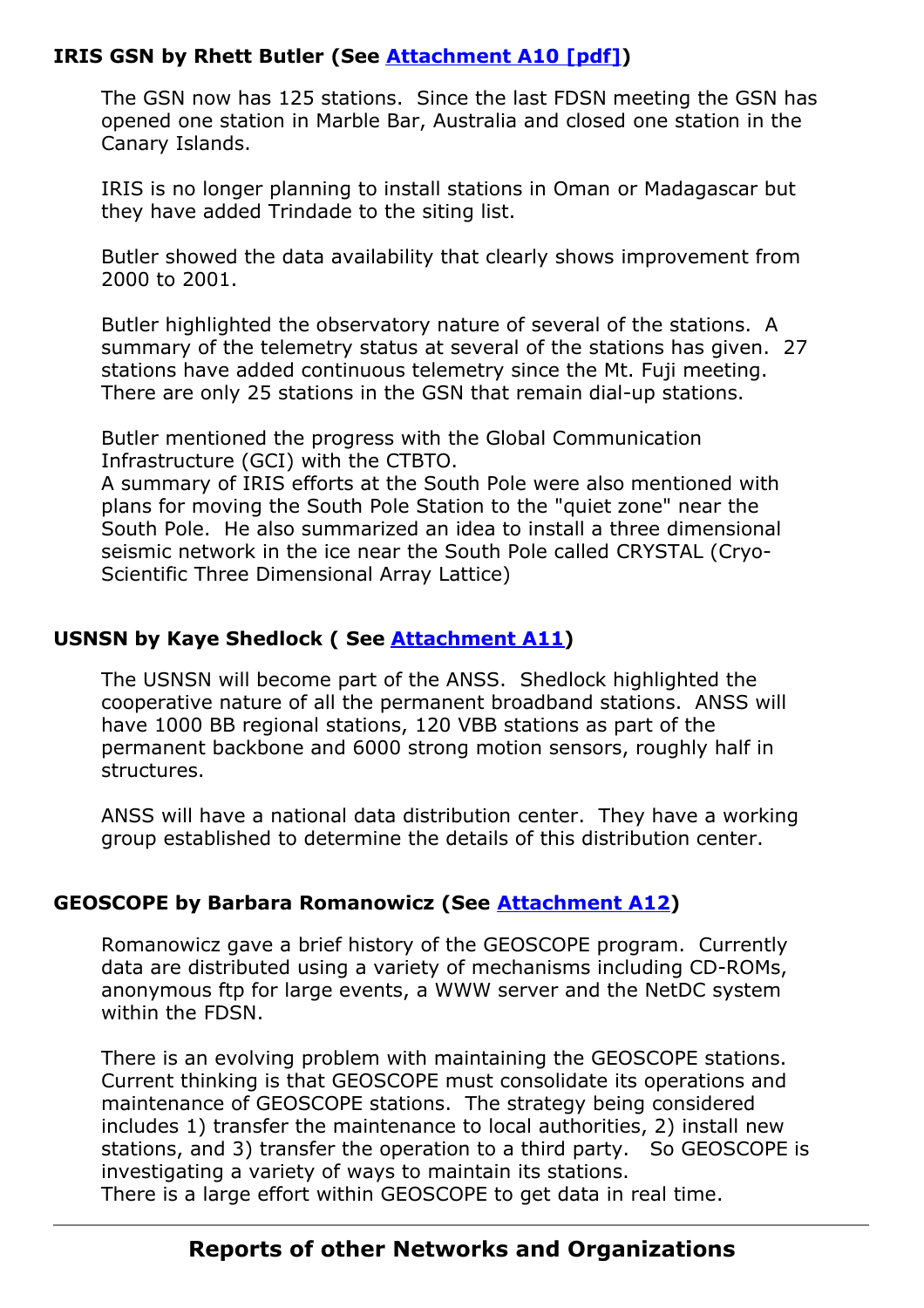## **New Zealand by Ken Gledhill (no written report)**

New Zealand is currently deploying 8 broadband stations with either STS-2 or Guralp sensors and Quanterra 4120 data loggers. The long-term goal is 40 stations. 15 of these stations are currently being built. The preferred method of communication is VSAT.

#### **ION by Barbara Romanowicz**

ION was founded in 1993. In 1995 the first workshop took place in Marseille. The second major activity was the ION symposium at Mt. Fuji in 2001. There have been several preliminary deployments. Romanowicz summarized activities that have taken place at MOISE, OSN1 and H2O.

ION has been involved in 7 ODP drilling activities as well as sponsoring many workshops and symposia.

In the US there are many ION related activities taking place. The H2O observatory is one (see later report). The Monterey Bay MOISE is another (MOISE) and the Ocean Observatories Initiative (OOI) is another. It is composed of the NEPTUNE plate observatory, moored buoys and some coastal observatories.

First Plenary Session was adjourned at 18:15.

# **Second Plenary Meeting June 16, 2002**

Chairman Yoshio Pukao called the second plenary meeting to order at 20:42. The first agenda item was a discussion of the various working group meetings.

## **WG I - Stations and [Instrumentation](/FDSNmeetings/2002/A13-WG1.htm) by Kaye Shedlock (See Attachment A13)**

The maintenance of the inventory was the first item discussed. There was a consensus that the inventory should have several other fields added, including Network Code, Data Center where data are available and access methods.

There was also a discussion that the STS-1 might be made available again if large enough numbers were mentioned.

## **WG II - Data Centers and Formats by Bernard Dost (See [Attachment](/FDSNmeetings/2002/A14-WGII.htm) A14)**

There was considerable discussion about a proposal drafted by Ray Buland related to station channel naming conventions for the SEED format. The proposal would require changes to both the metadata (dataless SEED) and the waveform miniSEED headers. This is a complicated accommodation and since it was generally felt that the existing SEED definition could accommodate ANSS and other needs without modification. The decision was made to not change SEED format and the proposal was rejected.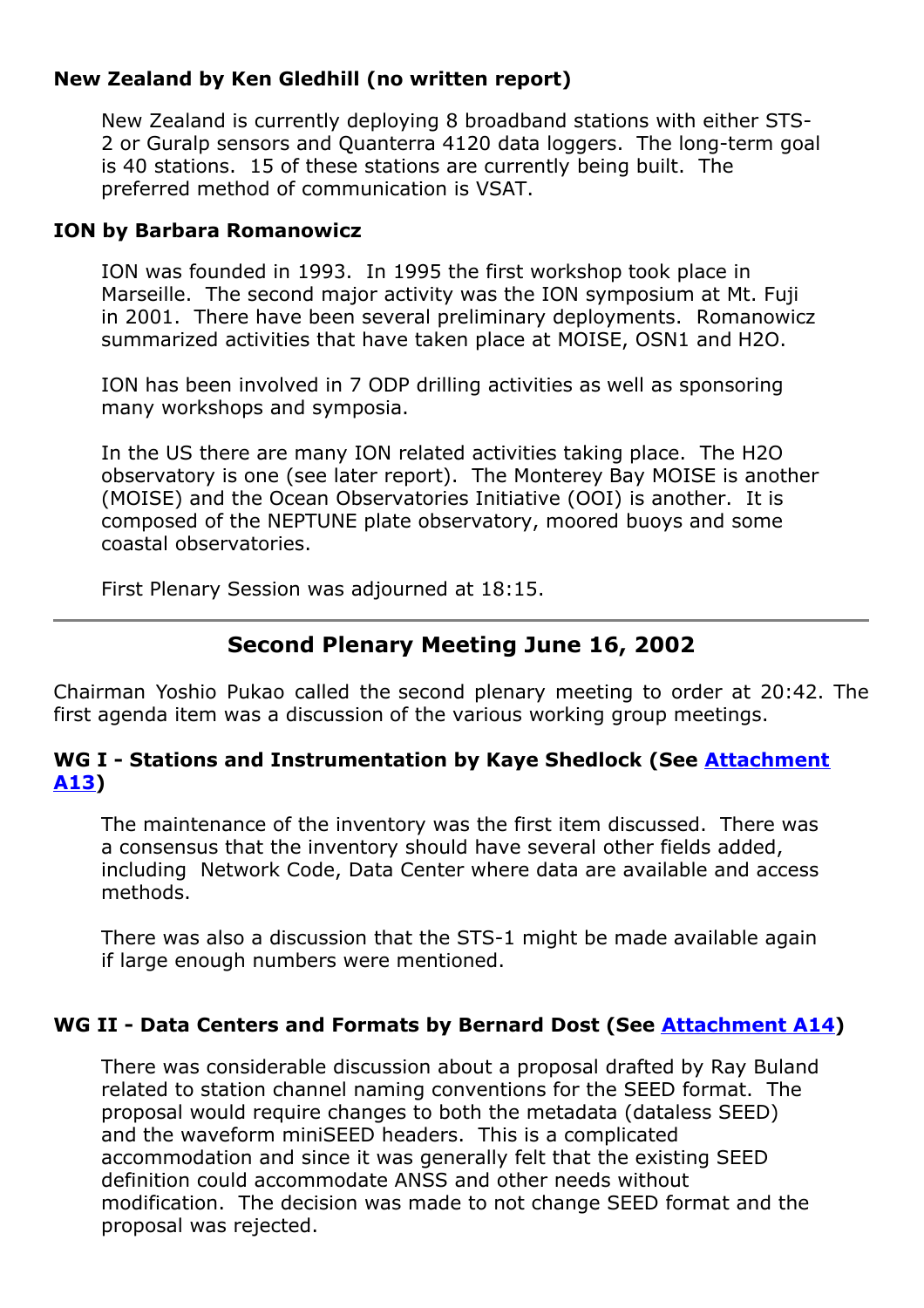The Working Group next considered a proposal by Ray Willemann of the ISC related to an International Registry network code. This proposal was accepted with the stipulation that the IR Network Code should be used only for parametric data and it is discouraged for use with waveform data. Stations with approved International Registry will therefore have two network codes assigned at times, one of IR and the other of the local network operator where applicable.

The Japanese presented a proposal to the FDSN related to moving SEED into an XML based implementation. They provided a prototype of such a system. The discussion was brief but WG II encouraged Japan to push this concept forward. In general this was well received.

Several small SEED related issues (b1000) etc were approved without objection. Specific wording will be added to the SEED manual accordingly.

The issue of data attribution was raised and the FDSN will raise the issue of attribution on our Web pages.

## **WG III - Software Coordination by Tim Ahern (See [Attachment](/FDSNmeetings/2002/A15-WGIII.htm) A15)**

Ahern quickly reviewed the activities in WG III. This meeting was devoted toward summarizing the various software applications and systems being developed by FDSN members. The three basic topics covered included

- 1. Real Time Data Systems
- 2. Software Libraries and Shared Applications
- 3. Object Oriented Systems

**ORFEUS** reviewed progress in the Meridian Project where currently 43 stations are sending data in real time with a volume of 24 megabytes per day. They use Antelope from BRTT to perform these real time tasks.

**GEOFON** reviewed the progress of the SEEDlink system. It is a data relay and buffering system that is miniSEED based. It seems to be robust and reliable with significant use in Europe and interest in the US. IRIS reviewed the BUD system. It uses Antelope and Earthworm for ingestion of data. Currently between 600-700 stations are being accessed with between 3000 and 4000 channels. It has access by autoDRM, FISSURES DHI, LISS and WWW tools.

**USGS/ASL** described the LISS system. It requires one connection per station but can have multiple LISS servers for distribution. It is a push protocol for miniSEED data. LISS 2 is still in development.

**USGS/NEIC** described the Earthworm system. It is used heavily by the USNSN and US Regional networks and has wide community support in the US. It is likely to play a role in the ANSS. It is rich in products such as SeisNetWatch, Event Association, Earthquake maps and Shakemaps.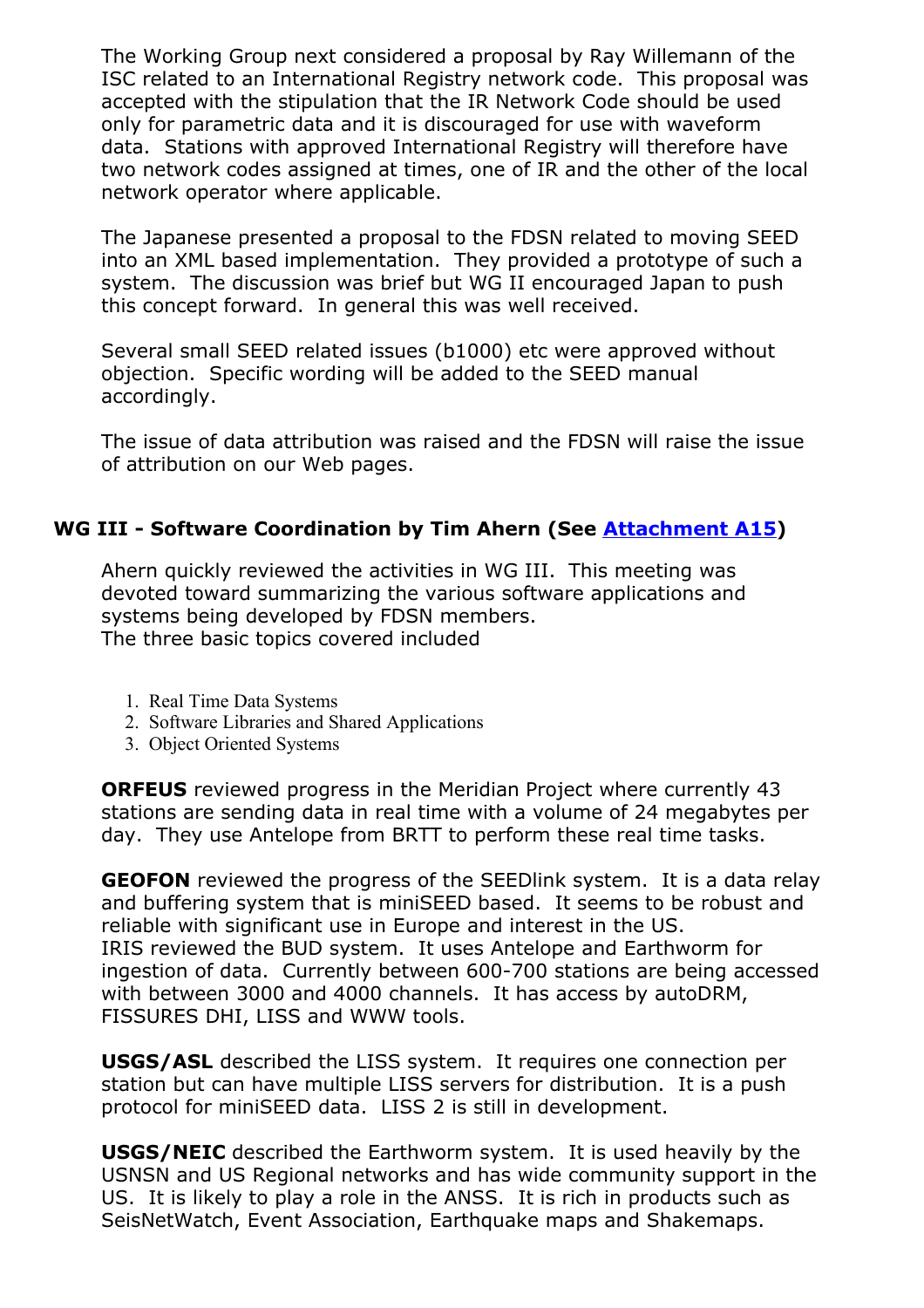**ORFEUS** reviewed the extensive software library available through them. They also reviewed two systems developed in Europe. The first is Quake Explorer that provides access to the SPYDER® and FARM data sets. A second program, CollectWaves, uses autoDRM to acquire seismograms for specific events.

**IRIS** reviewed its activities. IRIS is now porting most of the User Applications to Java for broader support of multiple platforms. This includes rdseed, JEvalRESP, JPlotRESP and JQL. In the area of Data Center Applications, IRIS is presently developing version 3 of PDCC in Java. The release of this system should be within the next few months. IRIS also has several data center utilities that can merge, split, sniff, edit and verify SEED data. IRIS also reviewed its major effort in objectoriented development, FISSURES/DHI.

# **Working Group IV - CTBT Issues by Jim Lyons (See [Attachment](/FDSNmeetings/2002/A16-WG4.htm) A16)**

Working Group IV discussed the issue of access to IMS data. A letter was written by Chairman Fukao that while acknowledged did not change the status of the data flow. Ideas that were discussed including continued pressure on Working Group B by writing periodic letters. The FDSN will approach Canada and Australia to gain access to IMS data from IMS stations within their territories.

The issue of a station in Papua New Guinea was raised but there was no interest by any FDSN members in supporting this station.

Working Group IV noted that IRIS had made some progress in shared use of the GCI of the CTBTO.

It was also noted that Steve Bratt has left the IDC. WGIV feels that it would be appropriate to invite Florence Riviere to join the FDSN WG IV to replace Bratt.

# **Report of FDSN Data Centers**

#### **ORFEUS Report by Bernard Dost**

Dost summarized the activities within the Meridian project that was devoted to real time data collection within Europe. He also mentioned that as a result of a major meeting within Europe, ORFEUS may consider growing to a size comparable to the IRIS DMC assuming funding can be found. They may be able to find additional funding through the European Union Network of Excellence Program.

## **TPC-1 and Pacific 21 Data Center by Nozumu Takeuchi**

Takeuchi summarized the activities within Japan. NINJA will soon have a new release. It currently ties data centers together within OHP, Pacific-21, TPC-1 and JMA together. TPC-1 data is also forwarded to the IRIS DMC. They plan to support the NetDC system by the end of this year.

# **FDSN Continuous Data Archive by Tim Ahern (see [Attachment](/FDSNmeetings/2002/A17-DMS.htm) 17)**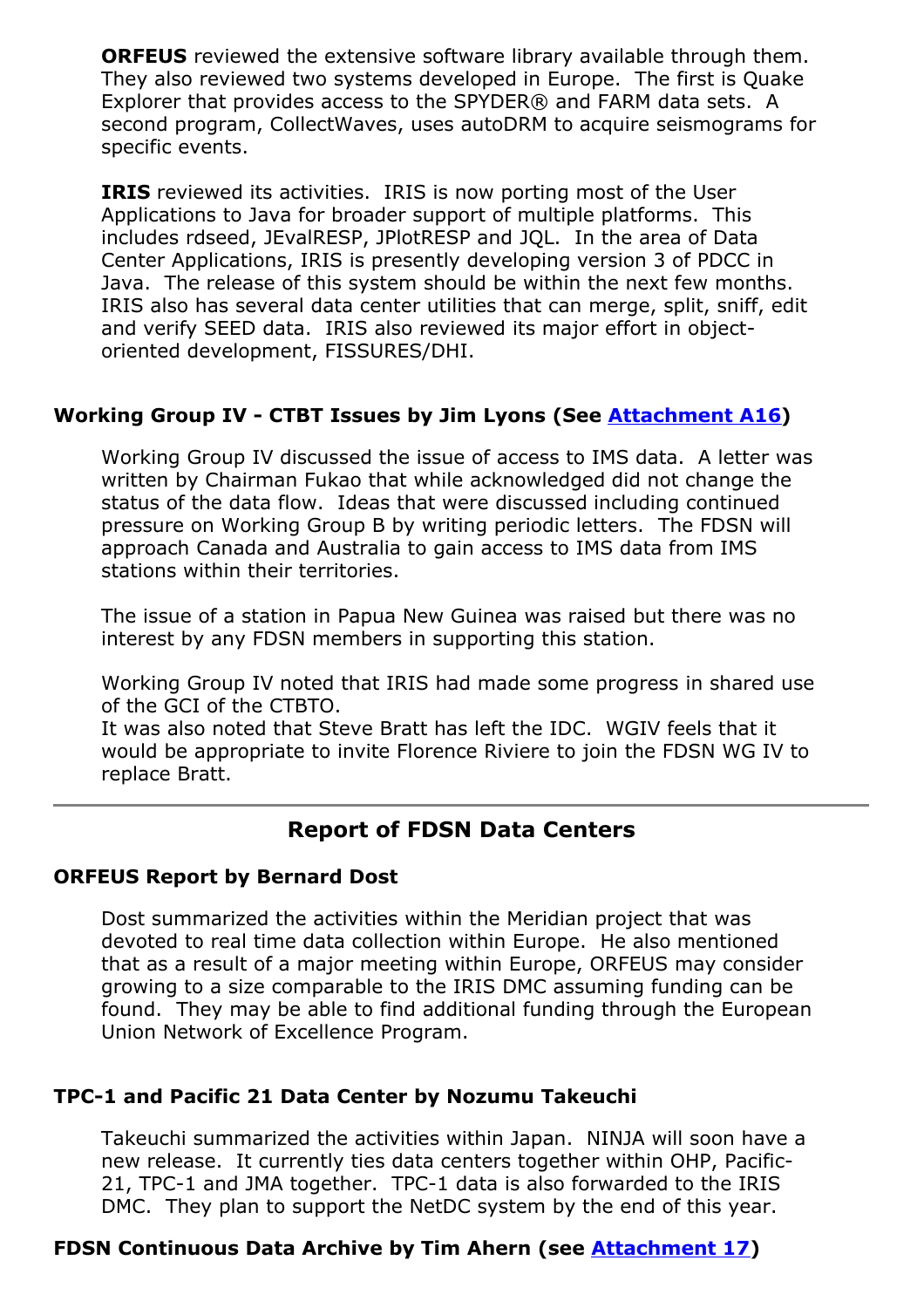Ahern commented that there had been a significant improvement of data flow to the FDSN Archive at the IRIS DMC. All FDSN networks except GEOSCOPE and MEDNET have data at the DMC for the year 2002 and progress is being made for those two networks as well. There have been significant increases in the amount of data received from the GEOFON, GEOSCOPE and Taiwanese networks during 2001.

Data shipments to FDSN members also continue to rise with very significant numbers sent to France, Great Britain, Japan, Russia, and Switzerland. More than 10,000 shipments were made to non-US users during 2001.

Ahern also summarized the amount of data sent in 2001 from the FDSN archive for each network. More than 1000 users received data from the following networks through the FDNS archive, PS, G, CN, MN, CZ and GE. More complete information may be found in the attachment.

## **Other Reports**

#### **IASPEI Report by Brian Kennett**

Kennett reiterated that the home of the FDSN is in IASPEI. IASPEI is also pushing the IMS data access issue. Kennett encouraged using the IASPEI mailing service as a way to better advertise the activities of the FDSN.

#### **CTBTO by Florian Haslinger (see [Attachment](/FDSNmeetings/2002/A18-IMS.htm) 18)**

Hasslinger reported that the IDC has now entered phase 5A. At this time they have updated their mass storage system to accommodate the data flowing into Vienna.

The GCI is now installed at more than 100 stations of the IMS. States parties have requested more than one terabyte of information during the past year. There have been 392 users of IMS data from a large number of countries.

There is a major calibration program going on coordinated by the IDC.

Haslinger gave the status of the seismic, hydro-acoustic, infrasound, and radio-nuclide networks of the IMS. He highlighted the use of a standard interface to incorporate data from auxiliary seismic stations to the IMS.

As a one-time measure, phase data were provided to the ISC. However there have been no new developments in access to the waveform data.

#### **International Seismological Centre (Not Present-See [Attachment](/FDSNmeetings/2002/A19-ISC.htm) 19)**

#### **H2O Observatory by Fred Duennebier**

Duennebier reported that the H2O observatory is attached to an old AT&T cable that was given to IRIS Ocean Cable. Data flow from the sensor to Hawaii and from there to the IRIS DMC. The system is not quiet at long periods but it is comparable to other stations in other frequency bands.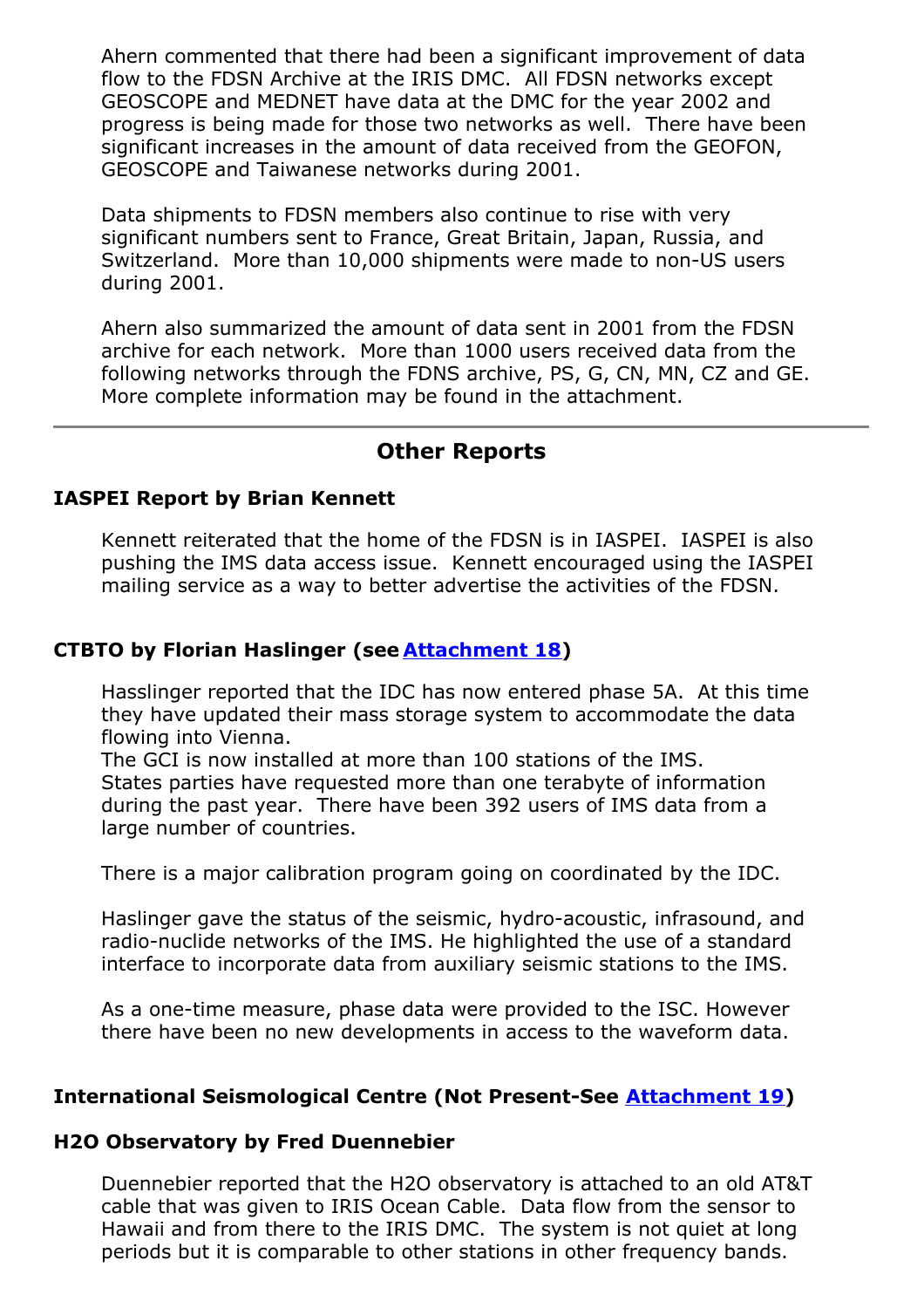Duennebier showed several examples of earthquakes demonstrating the usefulness of the data from H2O. The current plan is to incorporate additional sensors at the H2O location. There are plans to use other cables in the area, specifically the ANZCAN cable.

#### **Election of New FDSN Executive Committee**

Chairman Fukao provided the slate of candidates compiled by the current Executive Committee with input from the Steering Committee. The Steering Committee unanimously approved the following members for the 2002-2006 FDSN Executive Committee

- Domenico Giardini, Chair
- Jim Lyons
- Tim Ahern, Secretary
- Seiji Tsuboi
- Bernard Dost
- Kaye Shedlock, IASPEI rep.

All members had been contacted and have agreed to serve.

#### **New Members**

It was decided to formally invite representatives from New Zealand and two Korean Networks to join the FDSN. The FDSN Secretary will send letters of invitation.

#### **Other Issues**

The new executive committee should consider the issue of membership for temporary networks such as the Canadian POLARIS network.

It was recommended to have the next FDSN meetings in conjunction with 2003 IUGG meetings in Sapporo, Japan.

Meeting was adjourned at 22:25.

| <b>Attendance First Plenary Meeting June 12, 2002</b> |                      |                                   |  |  |
|-------------------------------------------------------|----------------------|-----------------------------------|--|--|
| Name                                                  | Institution          | Email                             |  |  |
| Tim Ahern                                             | <b>IRIS</b>          | $tim(\omega)$ iris.washington.edu |  |  |
| Yoshio Fukao                                          | ERI/IFREE            | Fukao@eri.u-tokyo.ac.jp           |  |  |
| Jim Lyons                                             | <b>GSC</b>           | lyons@seismo.nrcan.gc.ca          |  |  |
| Chen Yun-tai                                          | <b>IGCSB</b>         | chenyt@cdsn.org.cn                |  |  |
| Zhou Gongwei                                          | <b>IGCSB</b>         | zhou@cdsn.org.cn                  |  |  |
| Honn Kao                                              | IES, Academia Sinica | kao@earth.sinica.edu.tw           |  |  |
| Wen-Tzong Liang                                       | IES, Academia Sinica | wtl@earth.sinica.edu.tw           |  |  |
| Nozumu Takeuchi                                       | OHP/ERI              | takeuchi@eri.u-tokyo.ac.jp        |  |  |
| Joachim Saul                                          | GFZ/GEOFON           | saul@gfz-potsdam.de               |  |  |
| Seiji Tsuboi                                          | <b>IFREE</b>         | tsuboi@jamstec.go.jp              |  |  |
| Shane Ingate                                          | <b>IRIS</b>          | shane@iris.edu                    |  |  |
| <b>Robert Casey</b>                                   | <b>IRIS</b>          | rob@iris.washington.edu           |  |  |
| David Simpson                                         | <b>IRIS</b>          | simpson@iris.edu                  |  |  |
|                                                       |                      |                                   |  |  |

# Minutes Submitted by Tim Ahern, FDSN Secretary